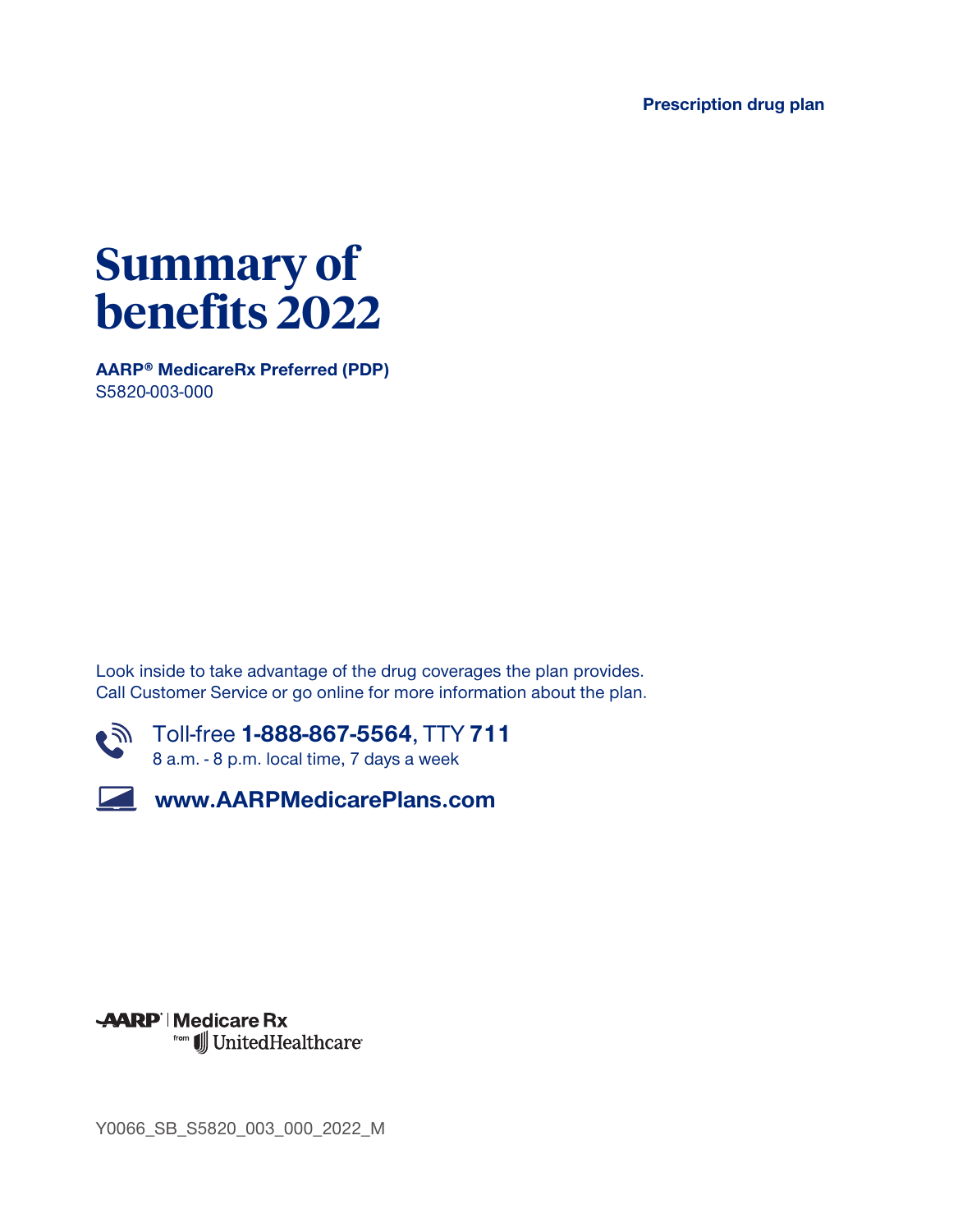# **Summary of benefits**

### **January 1st, 2022 - December 31st, 2022**

**The benefit information provided is a summary of what we cover and what you pay. It doesn't list every service that we cover or list every limitation or exclusion. The Evidence of Coverage (EOC) provides a complete list of services we cover. You can see it online at www.AARPMedicarePlans.com or you can call Customer Service for help. When you enroll in the plan you will get information that tells you where you can go online to view your Evidence of Coverage.**

### **About this plan.**

**AARP® MedicareRx Preferred (PDP) is a Medicare Prescription Drug Plan plan with a Medicare contract.**

**To join AARP® MedicareRx Preferred (PDP), you must be entitled to Medicare Part A, and/or be enrolled in Medicare Part B, live in our service area as listed below and be a United States citizen or lawfully present in the United States.**

**Our service area includes New Jersey.**

#### **Use network pharmacies.**

**AARP® MedicareRx Preferred (PDP) has a network of pharmacies. If you use out-of-network pharmacies, the plan may not pay for those drugs or you may pay more than you pay at a network pharmacy.**

**You can go to www.AARPMedicarePlans.com to search for a network pharmacy using the online directory. You can also view the plan Drug List (Formulary) to see what drugs are covered, and if there are any restrictions.**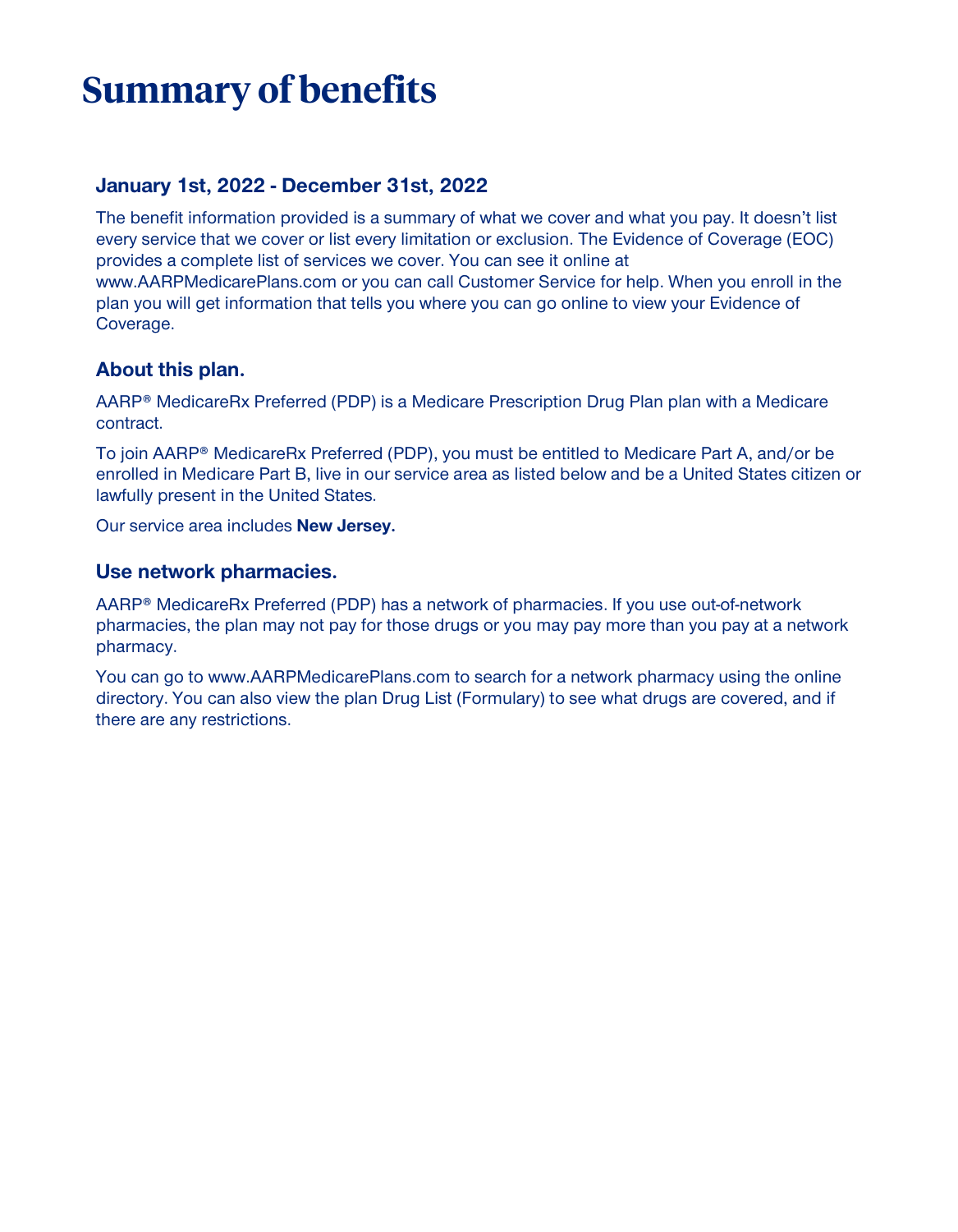# **AARP® MedicareRx Preferred (PDP)**

## **Premiums and Benefits**

|                                            | <b>Cost-Share</b>                     |
|--------------------------------------------|---------------------------------------|
| <b>Monthly Plan Premium</b>                | \$100.20                              |
| <b>Annual Prescription Drug Deductible</b> | This plan does not have a deductible. |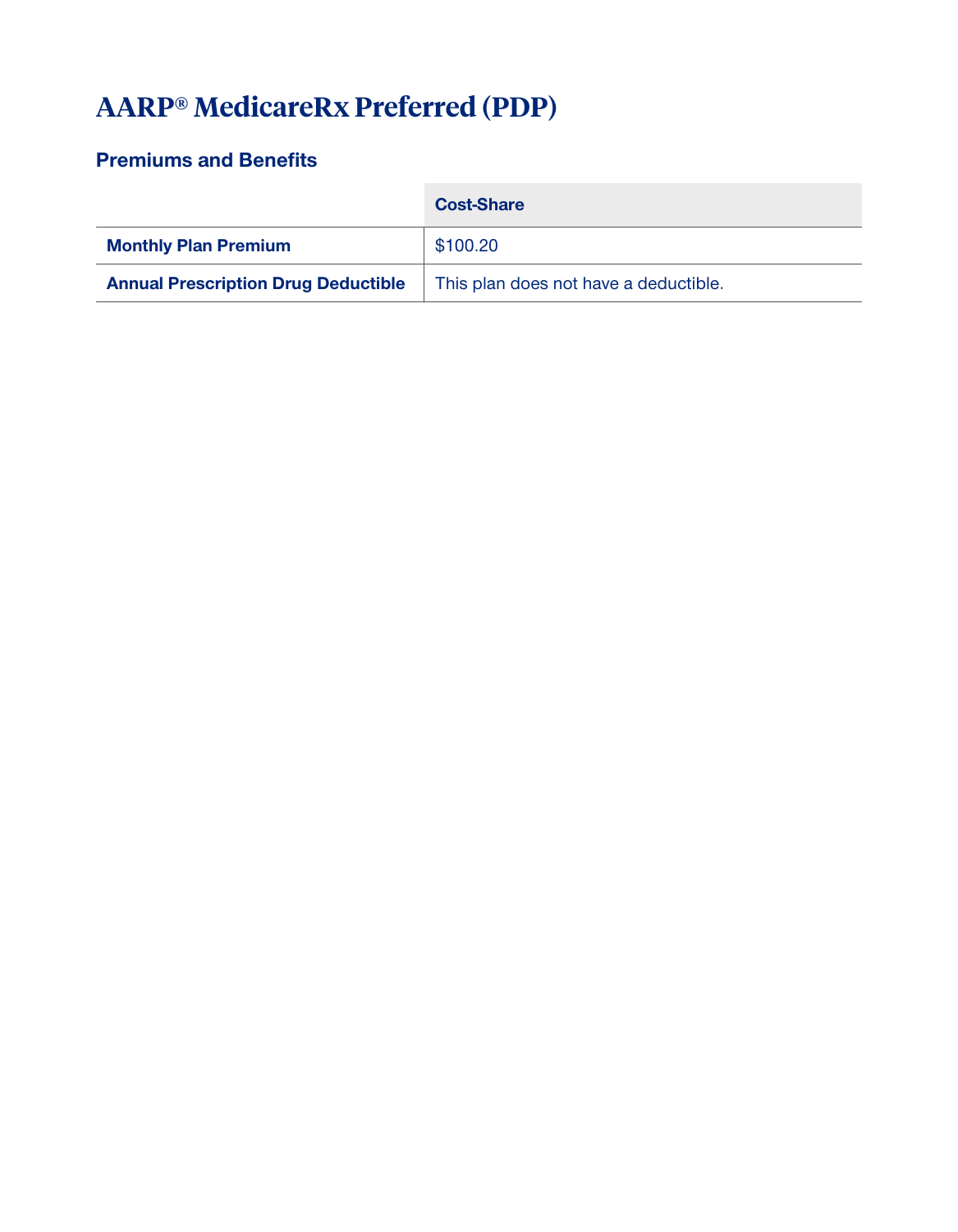# **Prescription Drugs**

**If you reside in a long-term care facility, you pay the same for a 31-day supply as a 30-day supply at a Standard retail pharmacy.**

| <b>Stage 1: Annual</b><br><b>Prescription</b><br>(Part D)<br><b>Deductible</b>                     | Since you have no deductible, this payment stage doesn't apply.                                                                                                                                                                                                                                                     |                        |                        |                        |                        |                        |  |  |
|----------------------------------------------------------------------------------------------------|---------------------------------------------------------------------------------------------------------------------------------------------------------------------------------------------------------------------------------------------------------------------------------------------------------------------|------------------------|------------------------|------------------------|------------------------|------------------------|--|--|
| <b>Stage 2: Initial</b><br><b>Coverage</b><br>(After you pay<br>your deductible,<br>if applicable) | <b>Retail</b>                                                                                                                                                                                                                                                                                                       |                        |                        |                        | <b>Mail Order</b>      |                        |  |  |
|                                                                                                    | <b>Preferred</b>                                                                                                                                                                                                                                                                                                    |                        | <b>Standard</b>        |                        | <b>Preferred</b>       | <b>Standard</b>        |  |  |
|                                                                                                    | 30-day<br>supply                                                                                                                                                                                                                                                                                                    | 90-day<br>supply       | 30-day<br>supply       | 90-day<br>supply       | 90-day<br>supply       | 90-day<br>supply       |  |  |
| Tier 1:<br><b>Preferred Generic</b>                                                                | \$5 copay                                                                                                                                                                                                                                                                                                           | \$15<br>copay          | \$15<br>copay          | \$45<br>copay          | \$0 copay              | \$45<br>copay          |  |  |
| Tier 2:<br>Generic <sup>1</sup>                                                                    | \$10<br>copay                                                                                                                                                                                                                                                                                                       | \$30<br>copay          | \$20<br>copay          | \$60<br>copay          | $$0$ copay             | \$60<br>copay          |  |  |
| Tier 3:<br><b>Preferred Brand</b>                                                                  | \$45<br>copay                                                                                                                                                                                                                                                                                                       | \$135<br>copay         | \$47<br>copay          | \$141<br>copay         | \$120<br>copay         | \$141<br>copay         |  |  |
| <b>Select Insulin</b><br>Drugs <sup>2</sup>                                                        | \$35<br>copay                                                                                                                                                                                                                                                                                                       | \$105<br>copay         | \$35<br>copay          | \$105<br>copay         | \$105<br>copay         | \$105<br>copay         |  |  |
| Tier 4:<br>Non-Preferred<br>Drug                                                                   | 40%<br>coinsuran<br>ce                                                                                                                                                                                                                                                                                              | 40%<br>coinsuran<br>ce | 45%<br>coinsuran<br>ce | 45%<br>coinsuran<br>ce | 40%<br>coinsuran<br>ce | 45%<br>coinsuran<br>ce |  |  |
| Tier 5:<br><b>Specialty Tier</b>                                                                   | 33%<br>coinsuran<br>ce                                                                                                                                                                                                                                                                                              | $N/A^3$                | 33%<br>coinsuran<br>ce | $N/A^3$                | $N/A^3$                | $N/A^3$                |  |  |
| <b>Stage 3:</b><br><b>Coverage Gap</b><br><b>Stage</b>                                             | After your total drug costs reach \$4,430, you will pay no more than 25%<br>coinsurance for generic drugs or 25% coinsurance for brand name drugs,<br>for any drug tier during the coverage gap.                                                                                                                    |                        |                        |                        |                        |                        |  |  |
| Stage 4:<br><b>Catastrophic</b><br><b>Coverage</b>                                                 | After your yearly out-of-pocket drug costs (including drugs purchased<br>through your retail pharmacy and through mail order) reach \$7,050, you<br>pay the greater of:<br>• 5% coinsurance, or<br>• \$3.95 copay for generic (including brand drugs treated as generic) and<br>a \$9.85 copay for all other drugs. |                        |                        |                        |                        |                        |  |  |
|                                                                                                    |                                                                                                                                                                                                                                                                                                                     |                        |                        |                        |                        |                        |  |  |

**<sup>1</sup>Tier includes enhanced drug coverage.**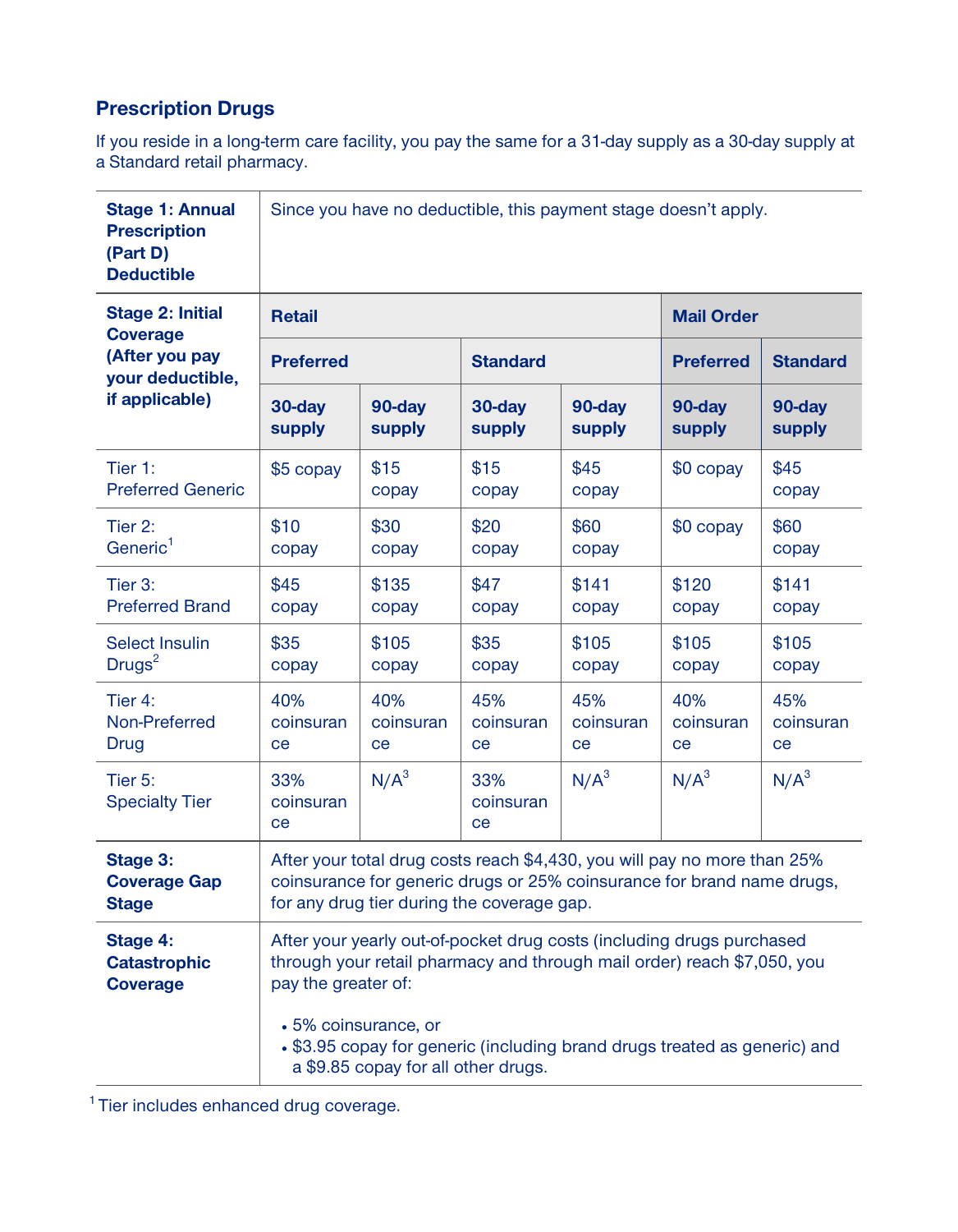**2 For 2022, this plan participates in the Part D Senior Savings Model which offers lower, stable, and predictable out of pocket costs for covered insulin through the different Part D benefit coverage stages. You will pay a maximum of \$35 for a 1-month supply of Part D select insulin drugs during the deductible, initial coverage and coverage gap or "donut hole" stages of your benefit. You will pay 5% of the cost of your insulin in the catastrophic stage. This cost-sharing only applies to members who do not qualify for a program that helps pay for your drugs ("Extra Help").**

**3 Limited to a 30-day supply**